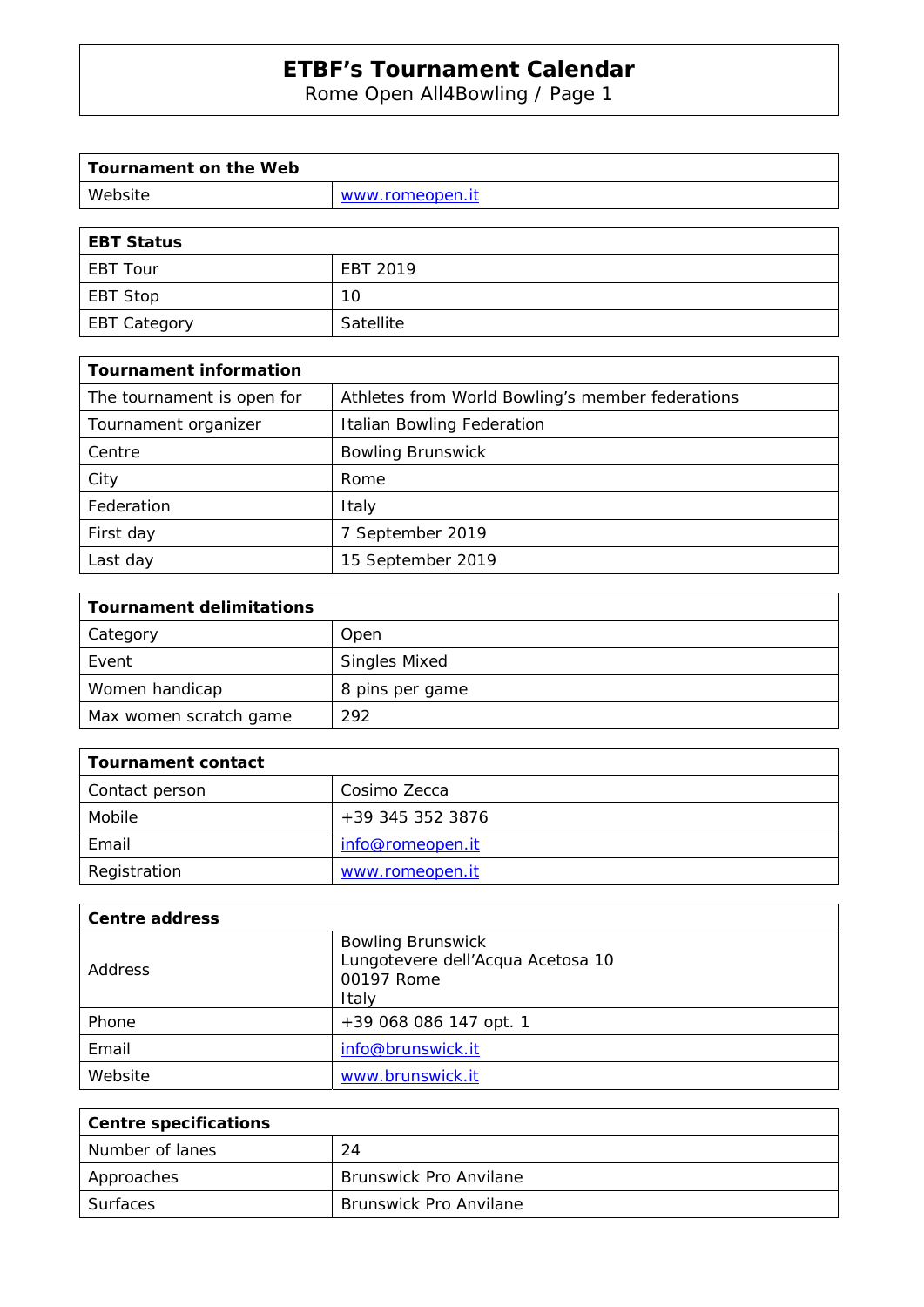Rome Open All4Bowling / Page 2

| Pin decks          | <b>Brunswick Pro Anvilane</b> |
|--------------------|-------------------------------|
| <b>Pin setters</b> | <b>Brunswick A2</b>           |
| Pins               | <b>Brunswick Max</b>          |
| Score system       | Qubica Conqueror Pro          |

| <b>Dressing specifications</b> |                                   |
|--------------------------------|-----------------------------------|
| Oil machine                    | Kegel Kustodian Walker            |
| Oil                            | Kegel Navigate                    |
| Cleaner                        | Kegel Defense C                   |
| Pattern prepared by            | <b>Italian Bowling Federation</b> |
| Dressing done by               | Technicians of the centre         |

| <b>Prize money specifications</b> |       |
|-----------------------------------|-------|
| Prize fund status                 | Fixed |
| Tax on prizes                     | No    |

| Prize money expressed in € |                      |
|----------------------------|----------------------|
| <b>Position</b>            | <b>Singles Mixed</b> |
| Position 1                 | 4.500                |
| Position 2                 | 2.500                |
| Position 3-4               | 1.200                |
| Position 5-6               | 800                  |
| Position 7-8               | 600                  |
| Position 9-16              | 500                  |
| Position 17-24             | 400                  |
| Position 25-32             | 350                  |
| Position 33-44             | 250                  |
| <b>Total</b>               | 25.200               |

#### **Tournament format**

#### **Qualification**

6 games (entries and re-entries)

#### **Desperado squad**:

1 game

#### **44 athletes will qualify for the final steps**

A: Top 32 from the general standing

- B: Top 3 from a separate standing including squads conducted on 7-8 September
- C: Top 5 from a separate standing including squads conducted on 9-11 September
- D: Top 4 players from the Desperados Squad

An athlete will only qualify once and always in the category order A-B-C-D.

#### **Seeding for final steps**:

Athletes positioned 1-8 in the general standing will qualify for the final step 4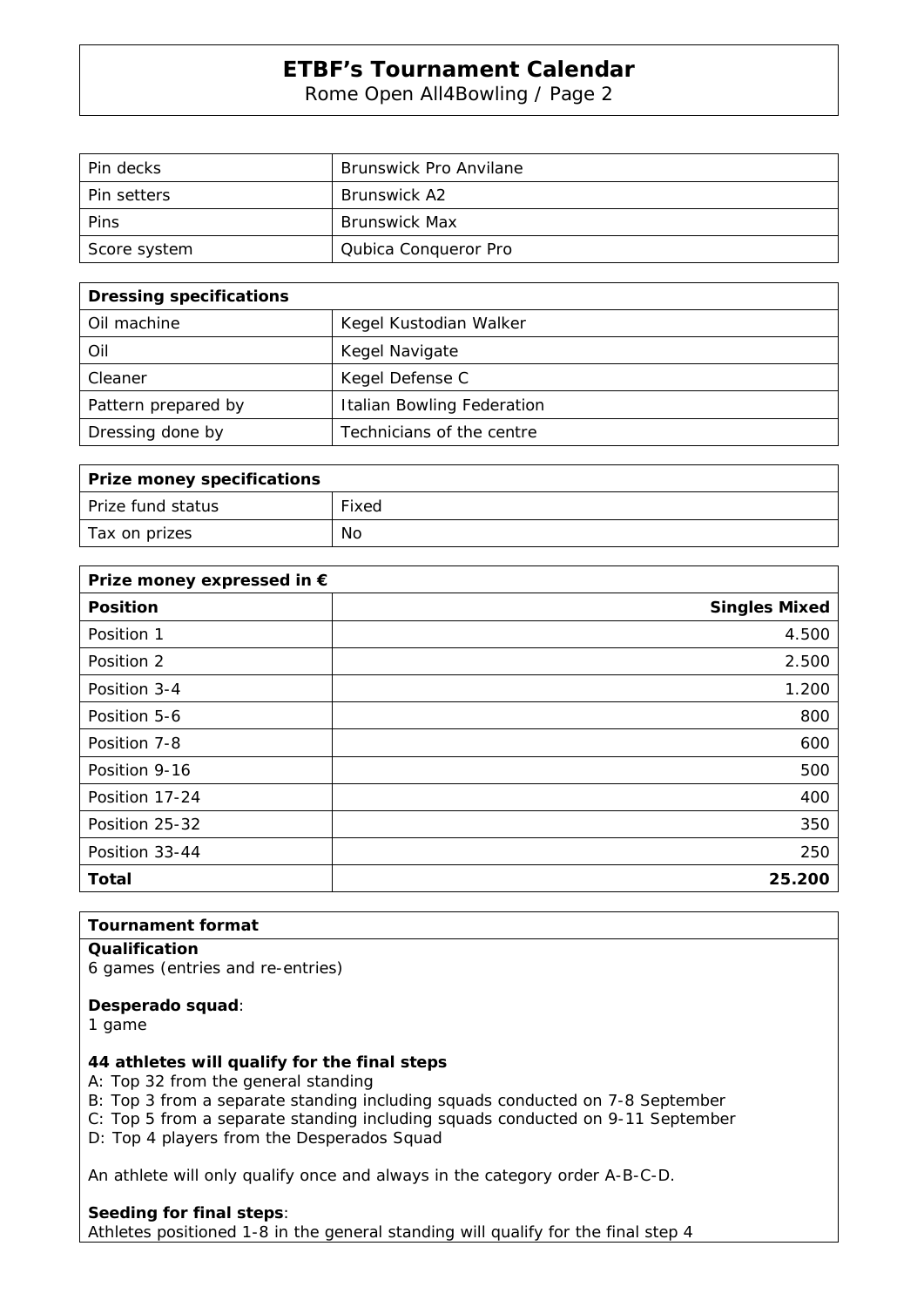Rome Open All4Bowling / Page 3

Athletes positioned 9-16 in the general standing will qualify for the final step 3 Athletes positioned 17-24 in the general standing will qualify for the final step 2 All other qualified athletes will play in the final step 1

#### **Final step 1**

20 athletes will play 3 games starting from scratch Athletes positioned 1-8 is qualified for the final step 2 Athletes positioned 9-20 will be ranked 33-44 according to their position in the final step 1

#### **Final step 2**

16 athletes will play 3 games starting from scratch Athletes positioned 1-8 is qualified for the final step 3 Athletes positioned 9-16 will be ranked 25-32 according to their position in the final step 2

#### **Final step 3**

16 athletes will play 3 games starting from scratch Athletes positioned 1-8 is qualified for the final step 4 Athletes positioned 9-16 will be ranked 17-24 according to their position in the final step 3

#### **Final step 4**

16 athletes will play 3 games starting from scratch Athletes positioned 1-2 is qualified for the final step 7, seeded 1-2 Athletes positioned 3-4 is qualified for the final step 6, seeded 3-4 Athletes positioned 5-8 is qualified for the final step 5, seeded 5-8 Athletes positioned 9-16 will be ranked 9-16 according to their position in the final step 4

#### **Final step 5**

4 athletes will play 1 game starting from scratch Athletes positioned 1-2 is qualified for the final step 6 Athletes positioned 3-4 will be ranked 7-8 according to their position in the final step 5

#### **Final step 6**

4 athletes will play 1 game starting from scratch Athletes positioned 1-2 is qualified for the final step 7 Athletes positioned 3-4 will be ranked 5-6 according to their position in the final step 6

#### **Final step 7**

4 athletes will play 1 game starting from scratch Athletes positioned 1-2 is qualified for the final step 8 Athletes positioned 3-4 will be ranked 3-4 according to their position in the final step 7

#### **Final step 8**

2 athletes will play 1 game starting from scratch The winner will be ranked 1 The loser will be ranked 2

#### **Tournament tie rules**

#### **Qualification**

The highest positioned athlete will be the athlete scoring the highest last game. If a tie still exists, the highest positioned athlete will be the athlete with the highest second last game etc.

#### **Desperado**

A tie influencing who will qualify for the first final step will be broken by playing a  $9<sup>th</sup>$  and  $10<sup>th</sup>$ frame roll off, repeated until the tie is broken.

**Final Step 1-4** Ties influencing who will qualify for the next final step will be broken by playing a  $9<sup>th</sup>$  and 10<sup>th</sup>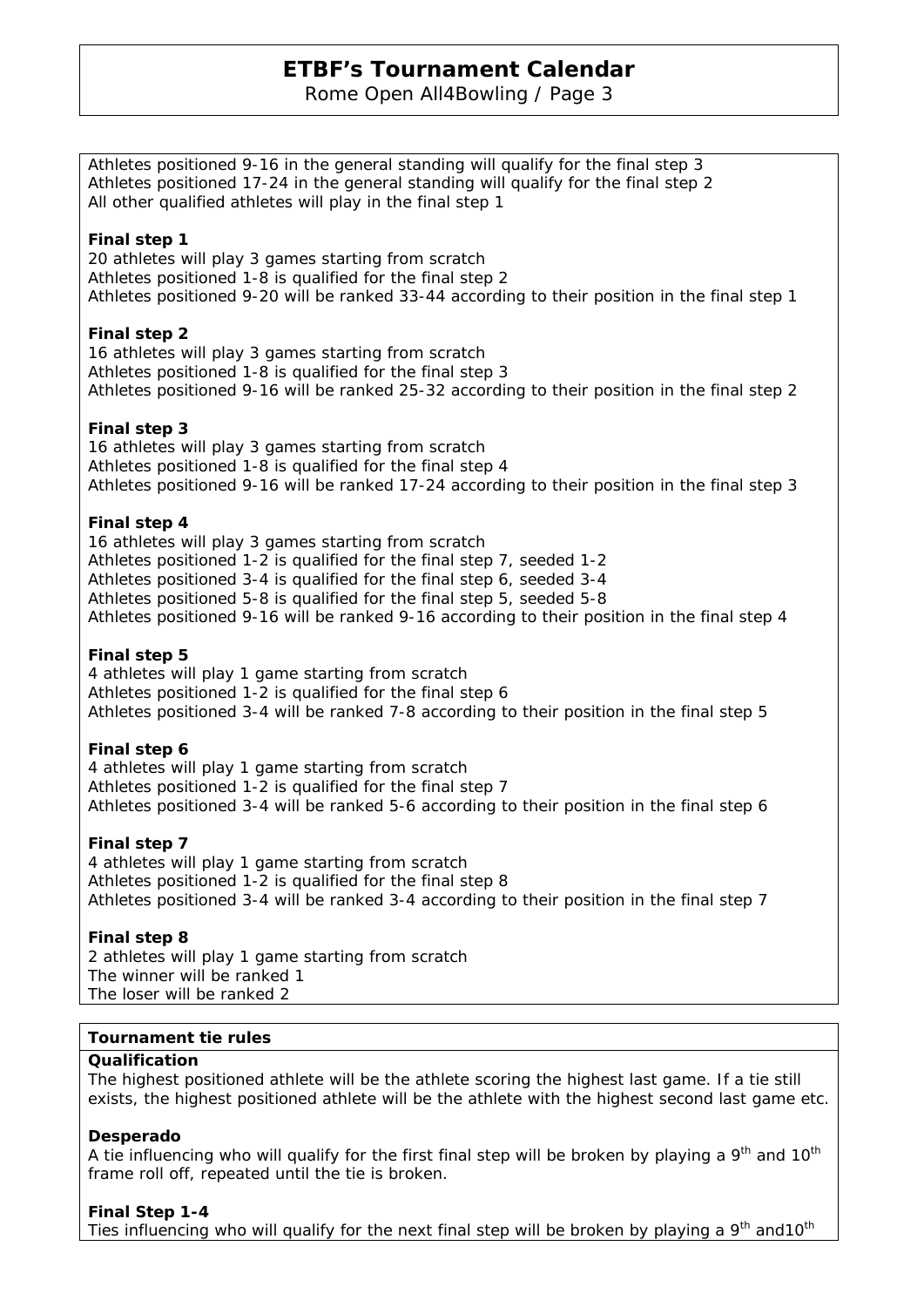#### Rome Open All4Bowling / Page 4

frame roll off, repeated until the tie is broken. In all other tie situations in step 1-4, a procedure similar to the procedure for the qualification will be followed.

#### **Final Step 5-7**

In case of a tie in a step, decisive for a continuation to the next step, a one ball roll off on a full set of pins will be played, repeated until the tie is broken.

If a tie concerns the positions of the two athletes leaving one of these three steps, the athlete with the lowest seeding number, awarded after step 4, will be the highest ranked.

#### **Final step 8**

In case of a tie, a one ball roll off on a full set of pins will be played, repeated until the tie is broken.

| Lane assignments and lane movements |                                                                                                      |
|-------------------------------------|------------------------------------------------------------------------------------------------------|
| Lane draws                          | Carried through by a neutral person                                                                  |
| Athletes per pair in squads         | Four                                                                                                 |
| Frequency of movement               | After each game                                                                                      |
| Movement method                     | Athletes positioned on the left lane moves left<br>Athletes positioned on the right lane moves right |
| Number of lanes to move             | According to the number of lanes in use                                                              |

| <b>Booking policies</b>    |                                                                                                                                                       |
|----------------------------|-------------------------------------------------------------------------------------------------------------------------------------------------------|
| Booking restriction before | A maximum of three squads can be booked before the tour-<br>nament starts and maximum two of the bookings can be for<br>squads on Friday and Saturday |
| Booking restriction during | Maximum three non-played entries                                                                                                                      |
| Total number of bookings   | Unlimited                                                                                                                                             |
| Booking cancellations      | Possible                                                                                                                                              |
| Registration deadline      | 10 minutes before a squad is starting                                                                                                                 |

| Qualification squads and fees in $\epsilon$ |           |            |             |        |                  |          |
|---------------------------------------------|-----------|------------|-------------|--------|------------------|----------|
| Squad                                       | Day       | Date       | <b>Time</b> | Spots* | <b>Entry fee</b> | Re-entry |
| Squad 01                                    | Saturday  | 07.09.2019 | 13.00       | 44     | 60               | 50       |
| Squad 02                                    |           |            | 17.00       | 44     | 60               | 50       |
| Squad 03                                    | Sunday    | 08.09.2019 | 13.00       | 44     | 60               | 50       |
| Squad 04                                    |           |            | 17.00       | 44     | 60               | 50       |
| Squad 05                                    | Monday    | 09.09.2019 | 17.00       | 44     | 60               | 50       |
| Squad 06                                    |           |            | 21.00       | 44     | 60               | 50       |
| Squad 07                                    | Tuesday   | 10.09.2019 | 17.00       | 44     | 60               | 50       |
| Squad 08                                    |           |            | 21.00       | 44     | 60               | 50       |
| Squad 09                                    | Wednesday | 11.09.2019 | 17.00       | 44     | 60               | 50       |
| Squad 10                                    |           |            | 21.00       | 44     | 60               | 50       |
| Squad 11                                    | Thursday  | 12.09.2019 | 13.00       | 44     | 60               | 50       |
| Squad 12                                    |           |            | 17.00       | 44     | 70               | 60       |
| Squad 13                                    |           |            | 21.00       | 44     | 70               | 60       |